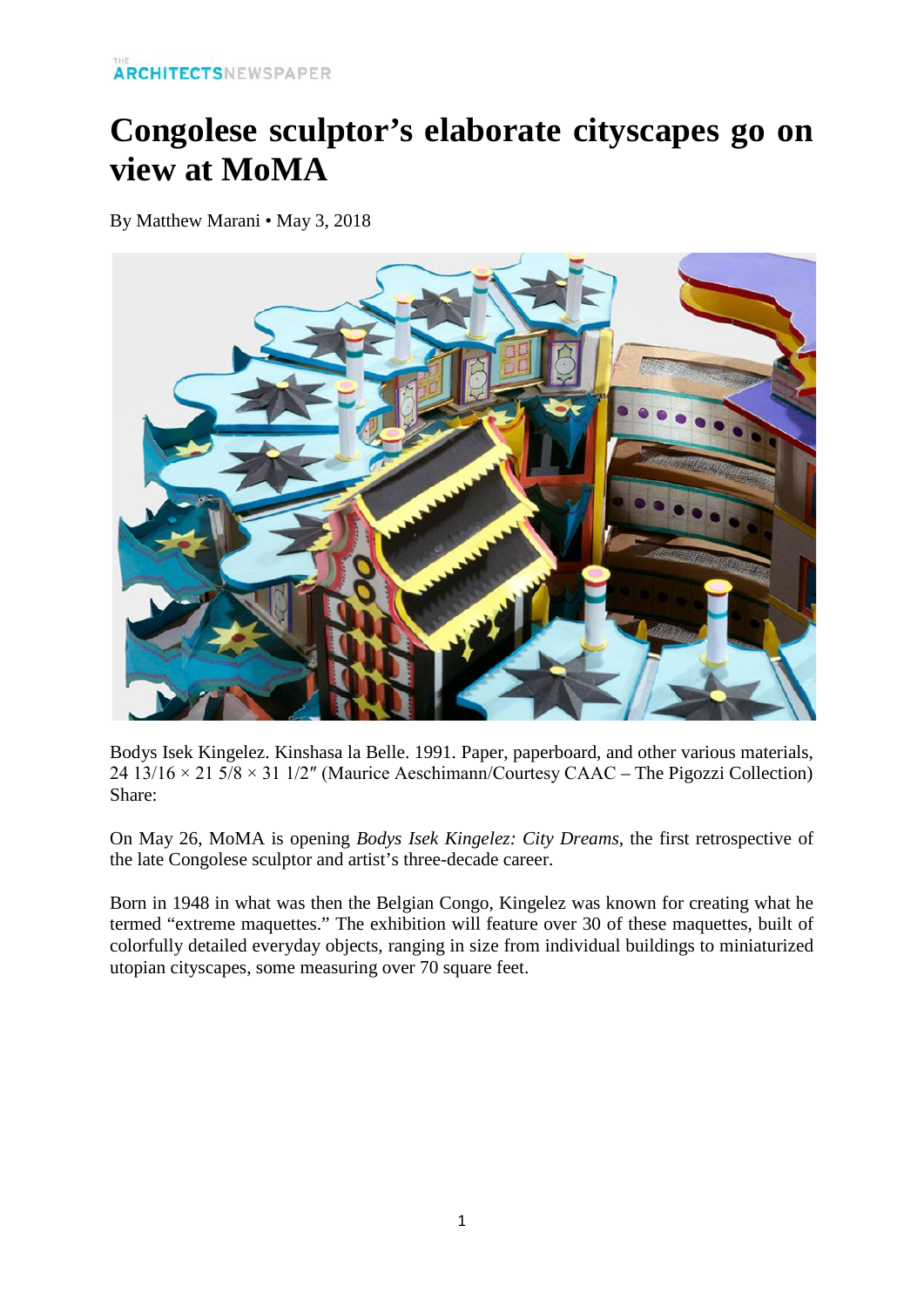## **ARCHITECTSNEWSPAPER**



Bodys Isek Kingelez. Kinshasa la Belle. 1991. Paper, paperboard, and other various materials, 24 13/16  $\times$  21 5/8  $\times$  31 1/2" (Maurice Aeschimann/Courtesy CAAC – The Pigozzi Collection)

Kingelez's work is described as attuned to world events, versed in contemporaneous architectural trends, and knowledgeable of foreign vernacular forms. For example *Kinasha la Belle* (1991) incorporates a distinctively Dutch gabled house wedged into a pastel-coloured circular residential complex, sporting cardboard pendants and a markered frieze.

Towards the end of his career, Kingelez's work grew more adventurous in terms of scale and material composition. MoMA points to *Nippon Tower* (2005) as a particularly idiosyncratic architectural model by the artist, built of "a plastic Smint box, packaging from a milk carton, BIC razor blades, light bulb boxes, and a playfully shaped spoon."



Bodys Isek Kingelez. Ville de Sète 3009. 2000. Paper, paperboard, plastic, and other various materials, 31  $1/2 \times 9'$  10  $1/8'' \times 6'$  10  $11/16''$  (Pierre Schwartz ADAGP/Courtesy Musée International des Arts Modestes).

The cityscapes created by Kingelez are diverse in their architectural forms and scales. Crafted of plastic, paper, and paperboard, *Ville de Sete 3009* (2009) is a futuristic city populated by